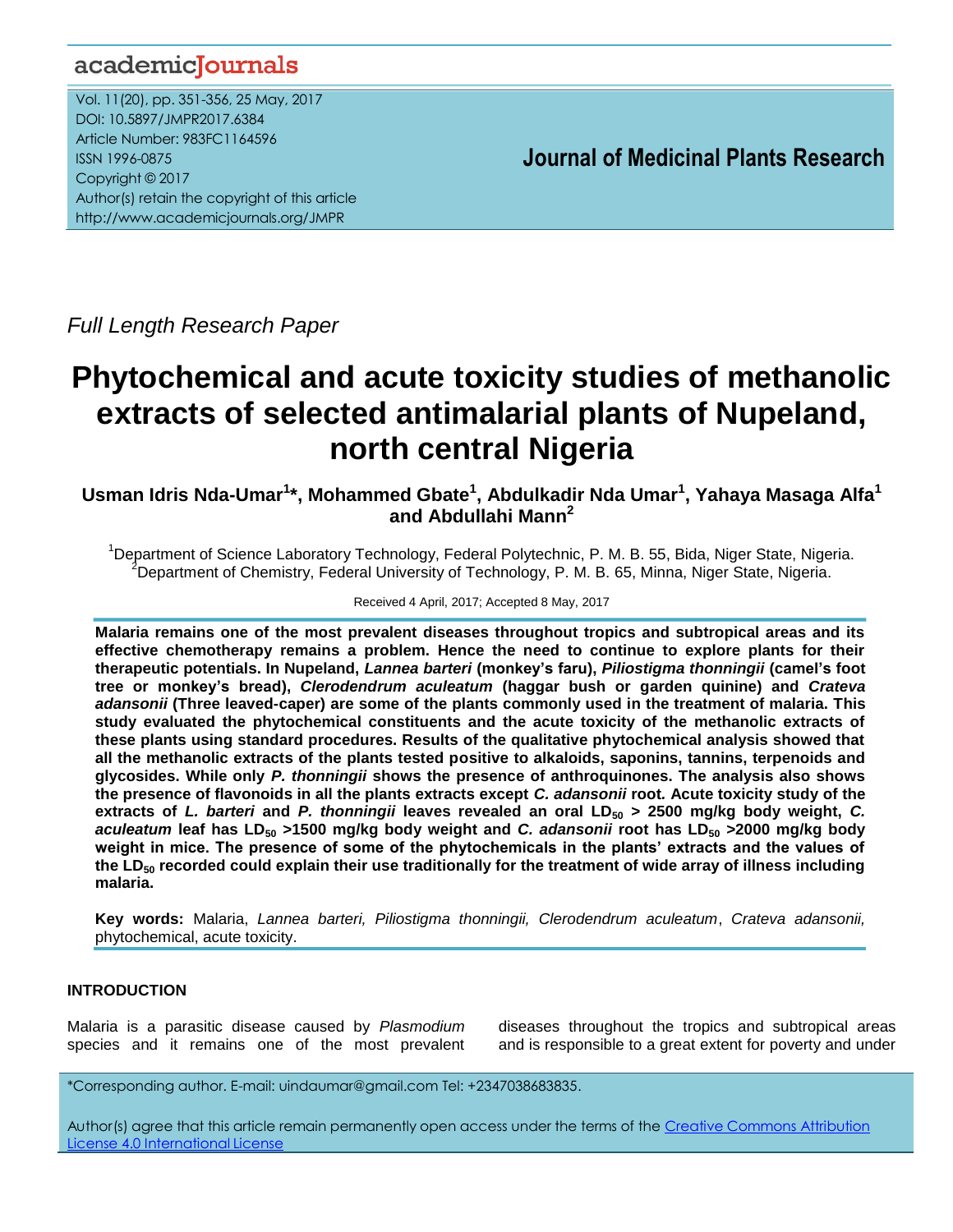development in sub Saharan Africa (WHO and UNICEF, 2003). The World Health Organization reports that there were 198 million cases of malaria worldwide in 2013. Out of which estimated 548,000 deaths occurred. 90% of these deaths occurred in African region and the most vulnerable group is children under the age of 5 years (WHO, 2014).

Chemotherapy with effective antimalarial drugs remains the main method to control malaria in the absence of a suitable vaccine treatment (WHO, 2011). Unfortunately, the malaria parasites have developed resistance against many of the antimalarial drugs including insecticides couple with the fact that the newly produced effective anti-malarial drugs are expensive, especially for most poor Nigerians to afford. These have resulted in therapy failure and resurgence in transmission of malaria. Hence the need to continue to explore indigenous knowledge of traditional medicine and therapeutic potential of plants through pharmacological research, bioprospecting and drug discovery.

In an earlier ethnobotanical survey of medicinal plants used for the treatment of malaria in Nupeland, Nda-Umar et al. (2014) documented ninety three plant species belonging to thirty-nine families from one hundred and six ethnomedicinal recipes. The families mostly encountered during the survey include *Caesalpiniaceae, Asteraceae, Euphorbiaceae, Poaceae, Malvaceae, Rubiaceae* and *Solanaceae.* It was also discovered that the application of the plants ranged from use of whole plants to use of parts like leaves, stem, root, stem bark, root bark and floral parts.

Several extracts of the plants documented above have been investigated for their phytochemicals and antimalarial activities (Ndjakou et al., 2006; Titanji et al., 2008; Jigam et al., 2010; Adumanya et al., 2012).

However, no detail investigations or scientific explanation on the rationale for the use of some of these plants have been reported in spite of the rich historical and educational antecedent of the Nupe medicinal plants. The dearth of this information coupled with the increasing need for a safer, cheaper and available antimalarial drugs necessitates detail study of *Lannea barteri, Piliostigma thonningii, Clerodendrum aculeatum* and *Crateva adansonii* commonly used in Nupeland.

This study is aimed at evaluating the phytochemical constituents and the acute toxicity profile of the methanolic extracts of *L. barteri, P. thonningia, C. aculeatum* leaves and *C. adansonii* root.

## **MATERIALS AND METHODS**

#### **Plant species**

*L. barteri*, commonly known as 'monkey's faru' ('Yinchi' in Nupe, 'Faru' in Hausa and 'Ekika' in Yoruba) is a deciduous tree with a spreading crown. It is a savannah specie that spread across Guinea to Uganda areas. It grows from 5-18 m tall. It is an important source of a red brown dye that is used in traditional

dyeing in Africa and also supplies food, medicines and materials (Neuwinger, 2000).

*P. thonningii*, commonly known as 'camel's foot', 'monkey's bread' or 'foot tree'. It is known in Nupe as 'Bafin', 'Kalgo' in Hausa, 'Abafe' in Yoruba and 'Okpoatu' in Igbo. It is a leguminous and perennial plant that belongs to the family Fabacea. It is a savannah specie found across inter tropical Africa. It produces flowers around November and December. It bears hairy flat pod fruit that turns light brown and woody on maturity (Jimoh and Oladiji, 2005).

*C. aculeatum,* commonly known as 'haggar bush' or 'garden quinine'. It is a deciduous tree with a spreading crown widely distributed in the tropics from the Central African Republic to Nigeria and Uganda. It is an important source of red brown dye that is used in traditional dyeing in Africa and also supplies food and medicines (Cobett et al., 2003). It is known as 'Yawo lawogi yiwo' in Nupe.

*C. adansonii*, commonly known as 'three leaved-caper'. It is widely distributed in tropical Africa especially in the Sudan zone. It is a tree 3-10 m high with trunk 30-50 cm in diameter. The leaves are compound trifoliate and alternate. Inflorescence is a corymbs form panicles occurring on top of branches. Corymbs bear 15-20 flowers, which are white and only visible when the tree is defoliated. Fruit is berry, spherical with diameter of 3-8 cm on pedicle 5-6 cm long (Mann et al., 2003). It is known as 'Kulanchi' in Nupe, 'Gudai' or 'Ungududu' in Hausa and 'Oto' or 'Eegun oru' in Yoruba.

#### **Collection of plant materials**

All the parts of the plant samples used in this work were collected in Bida, Niger State, Nigeria in June, 2015. They were identified and names authenticated by Taxonomy section of the Biology unit of Science Laboratory Technology Department, Federal Polytechnic Bida. The plants were deposited with the following herbarium numbers: *L. barteri* (SLT/BFHB/11), *P. thonningia* (SLT/BFHB/50), *C. aculeatum* (SLT/BFHB/248) and *C. adansonii* (SLT/BFHB/56).

#### **Animals**

Fifty-two (52) adult Swiss albino mice of either sex were used for this study (including the control). They were obtained from National Institute for Medical Research (NIMR), Lagos and were acclimatized for three (3) weeks in the Biological garden of Department of Science Laboratory Technology, Federal Polytechnic, Bida. The mice were housed in ventilated plastic cages, fed with pellets and have access to potable water throughout the period of the study.

#### **Preparation of the crude extract**

The fresh leaves samples of *L. barteri, P. thonningii, C. aculeatum* and fresh root of *C. adansonii* were dried at room temperature (27 – 29.5°C) for four weeks. The dried samples were pounded separately using mortar and pestle into powdered form. 150 g of the plant powder was soaked in 600 ml of methanol for 72 h and filtered with Whatman filter paper No. 1. The filtrates were dried using a rotary evaporator at 35°C for 48 h. The extracts obtained were kept under refrigeration and away from light prior to further processing and use (Mann, 2007).

#### **Phytochemical screening**

Phytochemical screening was performed using standard methods as described in Parekh and Chanda (2007), Adebayo and Shola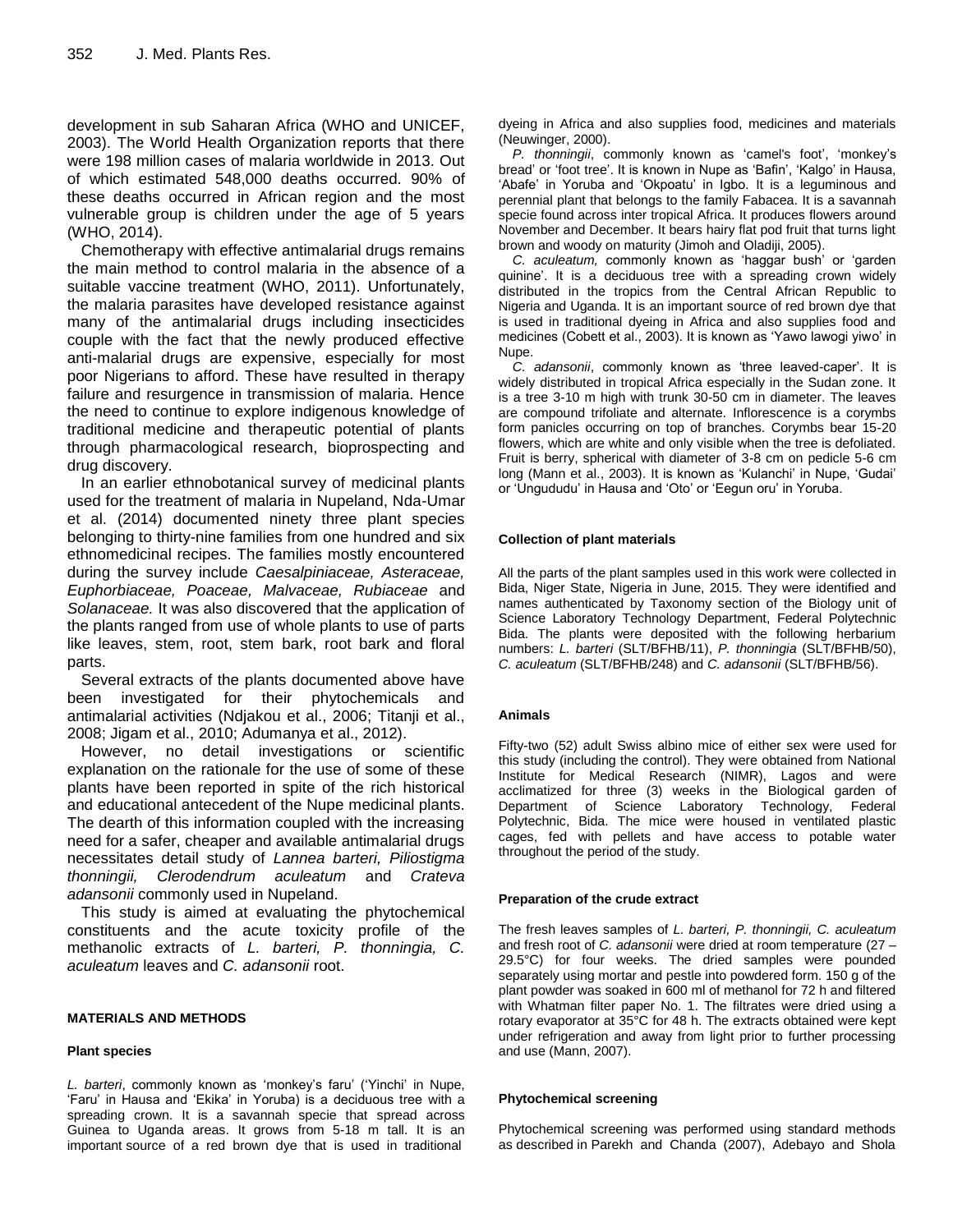(2009), Chugh and Bharti (2012) as follows:

#### *Test for alkaloids*

To 2 ml of the plant extract, 0.2 ml of dilute HCl (1%) was added in a test tube. Then few drops of Dragendroff's reagent were added. Brownish-red or orange precipitate indicates the presence of alkaloids.

#### *Test for flavonoids*

To 3 ml of the plant extract, 2 g of magnesium powder was added and few drops of concentrated HCl added. Formation of orange, pink, red to purple colours indicates presence of flavonoids.

#### *Test for saponins*

To 5 ml of the plant extract, 10 ml of distilled water was added in a test-tube. The solution was mixed by shaking vigorously and was observed for stable persistent froth indicating presence of saponins.

#### *Test for tanins*

To 5 ml of the plant extract, 10 ml of warm distilled water was added in a test tube and then filtered. A few drops of 0.1% ferric chloride was added to the 2 ml of the filtrate. Observation of blueblack-green or blue-green precipitate indicates the presence of tannins.

#### *Test for terpenoids*

5 ml of the plant extract was added to 2 ml of chloroform. 3ml Concentrated  $H<sub>2</sub>SO<sub>4</sub>$  was carefully added to form a layer. A reddish brown coloration interface indicates the presence of terpenoids.

#### *Test for glycoside*

0.5 ml of the extract was shaken with 2 ml of Chloroform in a test tube and few drops of concentrated Sulphuric acid were added. The formation of reddish brown steroid ring indicates the presence of glycoside.

#### *Test for anthraquinones*

5 ml of the plant extract was shaken with 10 ml of benzene. The solution was filtered and 5 ml of 10% ammonia solution was added to the filtrate. A pink, red or violet colour in the ammoniacal (lower) phase indicated the presence of anthraquinones.

#### **Acute toxicity test**

Acute toxicity test of the plants extracts was carried out using the method of Lorke (1983) as described in Latha and Reddy (2009). In phase 1 of the experiment, the animals were randomly grouped into three of three mice each and were orally treated with the plant extract of 10, 100 and 1000 mg/kg body weight respectively. The mice were placed under observation for 24 h to monitor their behavior and any mortality. In phase 2, the animals were grouped into three of one animal each and were orally treated with higher

doses of the plants' extracts at 1500, 2000 and 2500 mg/kg body weight. The animals were also observed separately for 24 h for signs of toxicity and mortality. This procedure was repeated for all the plants' extracts.

## **RESULTS AND DISCUSSION**

The results of qualitative phytochemical screening of the methanolic extracts of *L. barteri, P. thonningii, C. aculeatum* leaves and *C. adansonii* root are shown in Table 1. The result revealed the presence of alkaloids, saponins, tannins, terpenoids and glycosides in all the plants extracts tested. While only *P. thonningii* shows the presence of anthroquinones. The screening also shows the presence of flavonoids in all the plants' extracts except *C. adansonii* root*.* The presence of variety of phytochemicals in the present study gives the indication that the plants, extracts could be used for curative activity against pathogens and therefore could explain their use traditionally for the treatment of wide array of illness including malaria (Anaduaka et al., 2013). Similarly, a number of researchers have linked the presence of certain phytochemicals as responsible for the treatment of specific diseases. Tannins and flavonoids are known to be present in extracts used as antibacterial and antioxidant (Cook, 1996). Flavonoids and glycosides are also known to prevent cardio-vascular diseases and ulcers (Swigio and Tyrakwoska, 2003). The presence of alkaloids in plant extracts are also used for wide range of pharmacological activities including antimalarial, antiasthma, anticancer, etc (Kittakoop et al., 2014). Recent studies also showed that tannins containing extract was used to treat haemorrhoids (Njoku and Akumufula, 2007), as antiviral (Lu et al., 2004) and antiparasite (Kolodziej et al., 2005). Sofowora (1986) also indicated that the presence of these secondary metabolites in plants produces some biological activities responsible for their potential use as drugs. This may be responsible for the use of these medicinal plants for local therapy.

Tables 2 and 3 shows the result of acute toxicity test of the plants' extracts. In phase 1 of the study as indicated in Table 2, there was no any sign of adverse effect noted on the mice treated with the methanolic extracts of the plants at 10, 1000, 1000 mg/kg body weight. However, in the phase 2 of the study as indicated in Table 3, when the animals were treated with the methanolic extracts of the plants at 1500, 2000, 2500 mg/kg body weight, observable signs of toxicity were noticed. The animals treated with the methanolic extract of *L. barteri* leaf at 1500 and 2000 mg/kg body weight became weak and inactive but later became normal after 1 - 2 h, while animal treated with 2500 mg/kg body weight of the methanolic extract became inactive and was shivering but later became normal after 3 h. However, there was no mortality noticed hence the  $LD_{50}$  of *L. barteri* is  $> 2500$ mg/kg body weight. There was no adverse effect noticed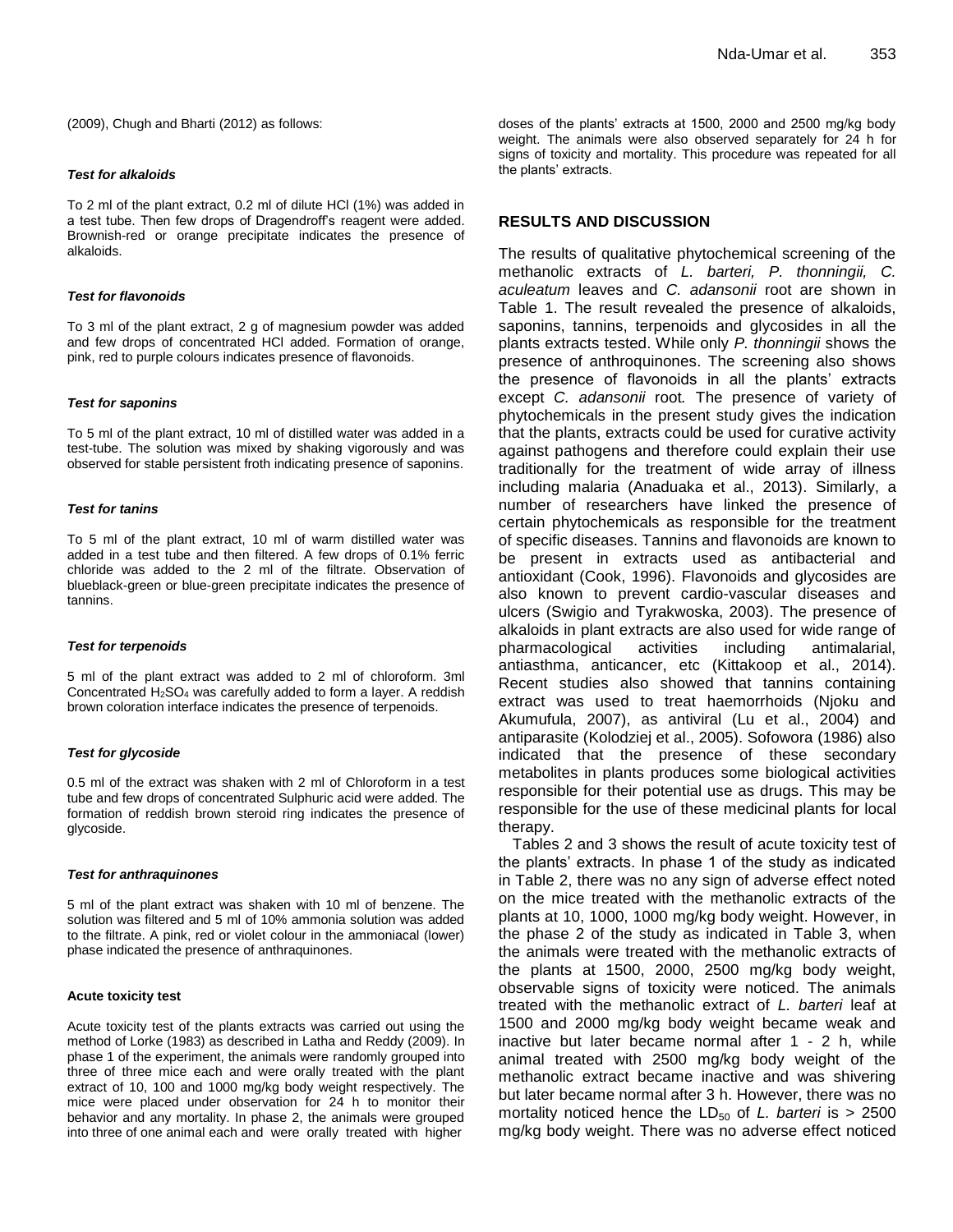| <b>Plants</b>              | <b>Parts</b> | <b>Alkaloid</b> | <b>Flavonoid</b>         | <b>Saponin</b> | <b>Tannin</b> | Anthroquinon | <b>Terpenoid</b> | Glycoside |
|----------------------------|--------------|-----------------|--------------------------|----------------|---------------|--------------|------------------|-----------|
|                            | used         |                 |                          |                |               | es           |                  |           |
| Lannea barteri             | _eaf         |                 |                          |                |               |              |                  |           |
| Piliostigma thonningii     | ∟eaf         |                 |                          |                |               |              |                  |           |
| Cleorodendrum<br>aculeatum | _eaf         |                 |                          |                |               |              |                  |           |
| Crateva adansonii          | Root         |                 | $\overline{\phantom{0}}$ |                |               |              |                  |           |

**Table 1.** Phytochemical constituents of the plants' extracts.

 $+$  = present,  $-$  = absent.

**Table 2.** Acute toxicity studies of the plants' extracts in mice (Phase 1).

| <b>Plants</b>           | <b>Parts used</b> | Dose (mg/kg bw) | No of animals used | <b>Mortality</b> | <b>Toxicity signs</b>           |
|-------------------------|-------------------|-----------------|--------------------|------------------|---------------------------------|
|                         |                   | 10              | 3                  | 0                | No observable sign of toxicity. |
| Lannea barteri          | Leaf              | 100             | 3                  | 0                | No observable sign of toxicity. |
|                         |                   | 1000            | 3                  | 0                | No observable sign of toxicity. |
|                         |                   | 10              | 3                  | 0                | No observable sign of toxicity. |
| Piliostigma thonningii  | Leaf              | 100             | 3                  | 0                | No observable sign of toxicity. |
|                         |                   | 1000            | 3                  | 0                | No observable sign of toxicity. |
|                         |                   | 10              | 3                  | 0                | No observable sign of toxicity. |
| Cleorodendrum aculeatum | Leaf              | 100             | 3                  | 0                | No observable sign of toxicity. |
|                         |                   | 1000            | 3                  | 0                | No observable sign of toxicity. |
|                         |                   | 10              | 3                  | 0                | No observable sign of toxicity. |
| Crateva adansonii       | Root              | 100             | 3                  | 0                | No observable sign of toxicity. |
|                         |                   | 1000            | 3                  | 0                | No observable sign of toxicity. |

in animal treated with 1500 mg/kg body weight of the methanolic extract of *P. thonningii* leaf. However, animals treated with 2000 and 2500 mg/kg body weights of the extract became inactive and were shivering but later became normal after 3 h. Since no mortality was noticed the  $LD_{50}$  of the plant > 2500 mg/kg body weight. The animal treated with 1500 mg/kg of the methanolic extract of *C. aculeatum* leaf also exhibited weakness and was inactive but later became normal after 3 h. While animals treated with 2000 and 2500 mg/kg body weights of the methanolic extract result to death of the animals indicating that the  $LD_{50}$  of the plant extract is  $<$  2000 mg/kg body weight. For animals treated with the methanolic extract of *C. adansonii* root at 1500 and 2000 mg/kg body weight resulted to shivering, inactive and loss of consciousness but became normal after 3 – 4 h. While the animal treated with 2500 mg/kg body weight result into death, therefore the  $LD_{50}$  of the plant is  $<$  2500 mg/kg body weight.

Organization for Economic Cooperation and Development (OECD) recommended chemical labeling and classification of acute toxicity  $LD_{50}$  based on oral administration as follows: very toxic ≤5 mg/kg; toxic >5≤50 mg/kg; harmful >50≤500 mg/kg; and no label >500≤2000 mg/kg (OECD, 2001). It follows from the foregoing classification that most of the plants' extracts under investigation are relatively safe since their  $LD_{50}$  is above 1500 mg/kg body weight. LD<sub>50</sub> of *L. barteri* and *P. thonningii* leaves extracts is > 2500 mg/kg body weight, that of *C. aculeatum* leaf extract is >1500 mg/kg body weight and *C. adansonii* root extract is >2000 mg/kg body weight in mice. Similar and different findings have been reported on other plants. Sha'a *et al*. (2014) reported that mice fed with up to 3000 mg/kg body weight of the ethanolic extract of *Anacardium occidentale* (cashew) showed sign of weakness but later became active and the authors concluded that the plant extract is safe. In some other toxicological studies, results revealed that dosage up to 5000 mg/kg body weight of ethanolic extracts of *Newbouldia laevis* (Anaduaka et al., 2013), aqueous leaf and root extracts of *Cymbopogon citrates* (Arome et al., 2016) and crude hydroalcoholic extracts of *Embelia schimperi* (Debebe et al., 2015) are safe. There are other studies that revealed toxicity of the extracts of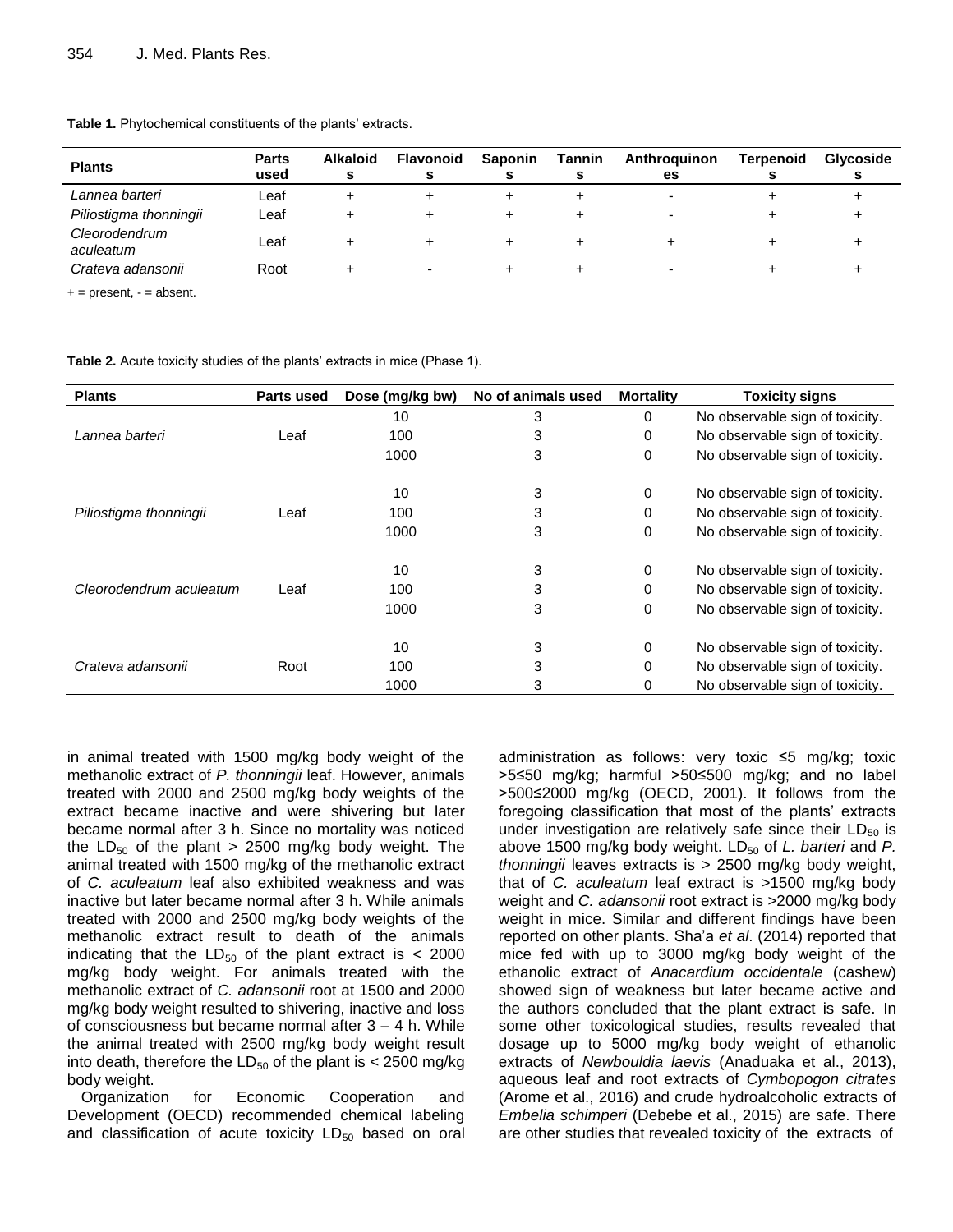| Plants                     | Parts<br>used | Dose<br>(mg/kg bw) | No of<br>animals used | <b>Mortality</b> | <b>Toxicity signs</b>                                                                      |
|----------------------------|---------------|--------------------|-----------------------|------------------|--------------------------------------------------------------------------------------------|
|                            |               | 1500               |                       | 0                | Weak and inactive but normal after an hour.                                                |
| Lannea barteri             | Leaf          | 2000               |                       | 0                | Inactive but became normal after 2 h.                                                      |
|                            |               | 2500               |                       | 0                | Shivering and inactive but became normal after 3 h                                         |
| Piliostigma<br>thonningii  |               | 1500               |                       | 0                | No observable sign of toxicity,                                                            |
|                            | Leaf          | 2000               |                       | 0                | Shivering and inactive but became normal after 3 h.                                        |
|                            |               | 2500               |                       | 0                | Shivering and inactive but became normal after 3 h.                                        |
| Cleorodendrum<br>aculeatum | Leaf          | 1500               |                       | 0                | Shivering and inactive but became normal after 3 h.                                        |
|                            |               | 2000               |                       |                  | Death                                                                                      |
|                            |               |                    | 2500                  |                  |                                                                                            |
| Crateva<br>adansonii       |               | 1500               |                       | 0                | Shivering and inactive but became normal after 3 h'                                        |
|                            | Root          | 2000               |                       | 0                | Loss of sensitivity and consciousness, shivering and inactive but became normal after 4 h. |
|                            |               | 2500               |                       |                  | Death.                                                                                     |

**Table 3.** Acute toxicity studies of the plants' extracts in mice (Phase 2).

plants at a lower dose than the findings of this work. Usman et al. (2008) revealed that ethanolic extract of flower of *Newbouldia laevis* is moderately toxic because the  $LD_{50}$  in mice was found to be 1264.9 mg/kg body weight when administered intraperitoneally. While Hilou et al. (2006) findings showed that *Amaranthus spinosus*and *Boerhaavia erecta* extracts have low toxicity with  $LD_{50}$  at 1450 and 2150 mg/kg respectively.

## **Conclusion**

The results obtained from the phytochemical and acute toxicity studies of *L. barteri, P. thonningii, C. aculeatum* leaves and *C. adansonii* root generally indicated that the plants contain the secondary metabolites tested and are relatively safe below 2000 mg/kg body weight which may be responsible for their use for treatment of malaria by local medicine practitioners. Further studies will reveal the antimalarial potentials of the plants extracts.

## **CONFLICT OF INTERESTS**

The authors have not declared any conflict of interests.

## **ACKNOWLEDGEMENT**

We thank the Tertiary Education Trust Funds (TETFUND) for providing the grant for this study through Federal Polytechnic, Bida, P. M.B. 55, Bida, Niger State, Nigeria. We also appreciate the management of Federal Polytechnic, Bida for providing the enabling environment.

## **REFERENCES**

- Adebayo EA, Ishola OR (2009). Phytochemical and antimicrobial screening of crude extracts from the root, stem bark, and leaves of *Terminalia glaucescens.* Afr. J. Pharm. Pharmacol. 3(5):217-221.
- Adumanya OC, Uwakwe AA, Odeghe OB, Onwuka FC, Akaehi HC (2012). The effects of vitamin c and grape fruit juice supplements on the potency and efficacy of some selected anti-malarial drugs. Global J. Res. Med. Plants Indigen. Med. 1(5):164-171*.*
- Anaduaka EG, Ogugua VN, Egba SI, Apeh VO (2013). Investigation of some important phytochemical, nutritional properties and toxicological potentials of ethanol extracts of *Newbouldia laevis* Leaf and Stem. Afr. J. Biotechnol. 12(40):5846-5854.
- Arome D, Chinedu E, Ameh SF, Sunday AI (2016). Comparative antiplasmodial evaluation of *Cymbopogon citratus* extracts in *Plasmodium berghei*‑infected mice. J. Curr. Res. Sci. Med. 2(1):29- 35.
- Chugh CA, Bharti D (2012). Phytochemical analysis and screening of antibacterial activity of some selected Indian medicinal plants. Int. J. Phytomed. 4:261-265.
- Cobett JR, Wight K, Baille AC (2003). Biochemical mode of action of pesticides. 2nd ed. Academic Press, London.
- Cook MC (1996). Flavonoids-Chemistry, metabolism, cardio, protective effects and dietary sources. Nutr. Biochem. 7:66-76.
- Debebe Y, Tefera M, Mekonnen W, Abebe D, Woldekidan S, Abebe A, Belete Y, Menberu T, Belayneh B, Tesfaye B, Nasir I, Yirsaw K, Basha H, Dawit A, Debella A (2015). Evaluation of anthelmintic potential of the ethiopian medicinal plant *Embelia schimperi* vatke in vivo and in vitro against some intestinal parasites. BMC Complement. Altern. Med. 15:187.
- Hilou A, Nacoulma OG, Guiguemde TR (2006). *In vivo* antimalarial activities of extracts from *Amaranthus spinosus L.* and *Boerhaavia erecta L.* in Mice. J. Ethanopharmacol. 103(2):236-240.
- Jigam AA, Helmina O, Dauda BEN, Okogun, JO (2010). Polygalloyltannin isolated from the root of *Acacia nilotica* De l. (Leguminoseae) is effective against *Plasmodium berghei* in Mice. J. Med. Plants Res. 4(12):1169-1175.
- Jimoh FO, Oladiji AT (2005). Preliminary studies on *Piliostigma thonningii*: preliminary analysis, mineral composition phytochemical screening. Afr. J. Biotechnol. 4:1439-1442.
- Kittakoop P, Mihidol C, Ruchirawat S (2014). Alkaloids as important scaffolds in therapeutic drugs for the treatments of cancer, tuberculosis and smoking cessation. Curr. Top Med. Chem.